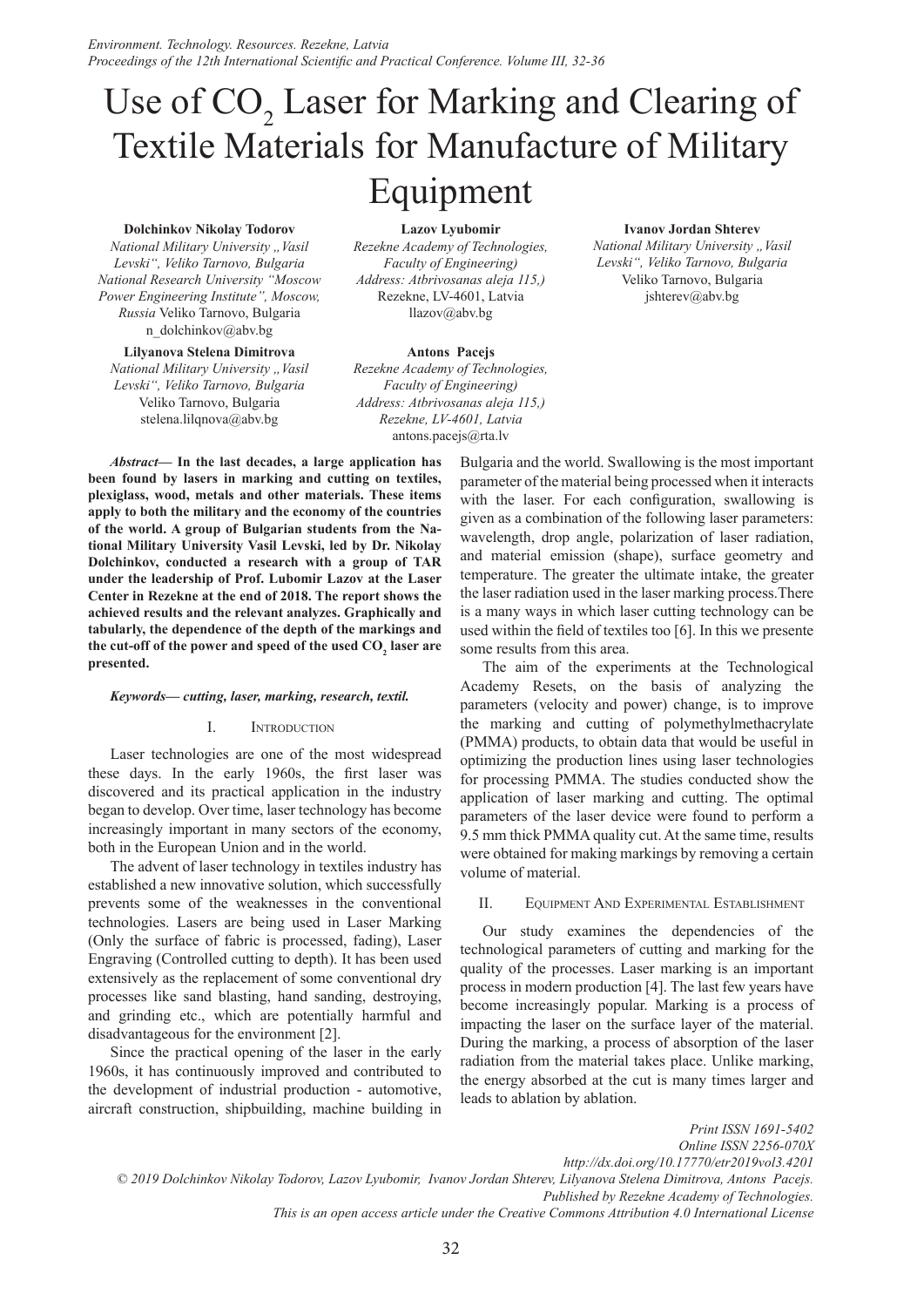There are various factors that affect the quality of the markings. Some of them are: contrast, homogeneity, clarity and sharpness of the image contour, positioning accuracy, wear resistance, lack of additional products around the impact area. In laser cutting, the factors that affect it are divided into three main groups:

- parameters related to the laser source
- parameters related to the properties of the material
- parameters related to the technological process.

The common advantages of all laser marking techniques are [1]:

- permanent, high quality marks;
- high efficiency and low operation cost;
- good accessibility, even to irregular surface;
- non-contact marking and no special working environmental needed;
- easy to automate and integrate (using computercontrolled movement of the beam or sample);
- precise beam positioning and a beam highly localised energy transfer to the workpiece;
- high reproducibility and high speed;
- contamination free.

The quality of a mark is assessed by its legibility characteristics such as mark contrast, mark width, mark depth, and microstructures. The characteristics are usually evaluated using complementary techniques such as optical microscopy, ultrosonics microscopy, electron microscopy, surface roughness measurement. In beam deflected marking, the line width is mainly determined by the focused beam spot size, which varies between 20 - 100 μm. Other parameters: scanning speed, power density and material properties also affect the line width. [1].

The main factors that influence the contrast of laser marking are [7,8,10]:

- optical characteristics: power density, pulse energy (pulse lasers only), pulse duration of the laser beam, frequency, overlap factor;
- thermophysical characteristics: marking speed, laser beam pitch, laser beam defocus, number of repetitions, volumetric density of the absorbed energy.

The marking and engraving on fabric with a composition of  $65/35\%$  CO / polyester  $\pm$  3% determined according to EN ISO 1833 quantitative chemical standard with  $CO_2$  laser was investigated and analysed [8, 9]. For this purpose, an experimental methodology was developed, which concludes in the following:



Fig.1. Scheme of the experimental setting[14]

Fig. 1 shows more precisely the schematic diagram of  $CO<sub>2</sub>$  laser. It includes also the working area, fully reflecting mirror, intransperant mirror, then anodes and cathodes, the lens and the focus point [15].



Fig.2. Scheme of the matrix

The marking and engraving on fabric with a composition of  $65/35\%$  CO / polyester  $\pm$  3% determined according to EN ISO 1833 quantitative chemical standard with  $CO_2$  laser was investigated and analysed [8]. For this purpose, an experimental methodology was developed, which concludes in the following: a matrix of 9 squares with 1x1 cm is created. The power of the laser beam is in the range of 2-26W and its speed is in the range of 100х350 mm/s. A schematic of the six-square matrix after experiments is shown in Fig. 2 and 3.



Fig.3. Scheme of the matrix

We investigate the possibility of marking and engraving on  $CO<sub>2</sub>$  laser plates. For this purpose, an experimental methodology was developed, which concludes in the following:

- a matrix of 9 squares with dimensions 1: 1 cm was created. Speed and power range in the range of 2-26 Watts and 100-350mm/sec. The scheme of the matrix is shown in Fig. 2

Experimental data were obtained using a Dino-lite AM4515ZTL digital microscope having the following 1.3 MPx result, 10-140X magnification and polarization.

Fig. 5 shows the variation of speed and power P for 2 W, 10 W and 26 W and the resulting linear energy density.

Each processing area (each square) is implemented with the raster scan method [13]. The line-to-line step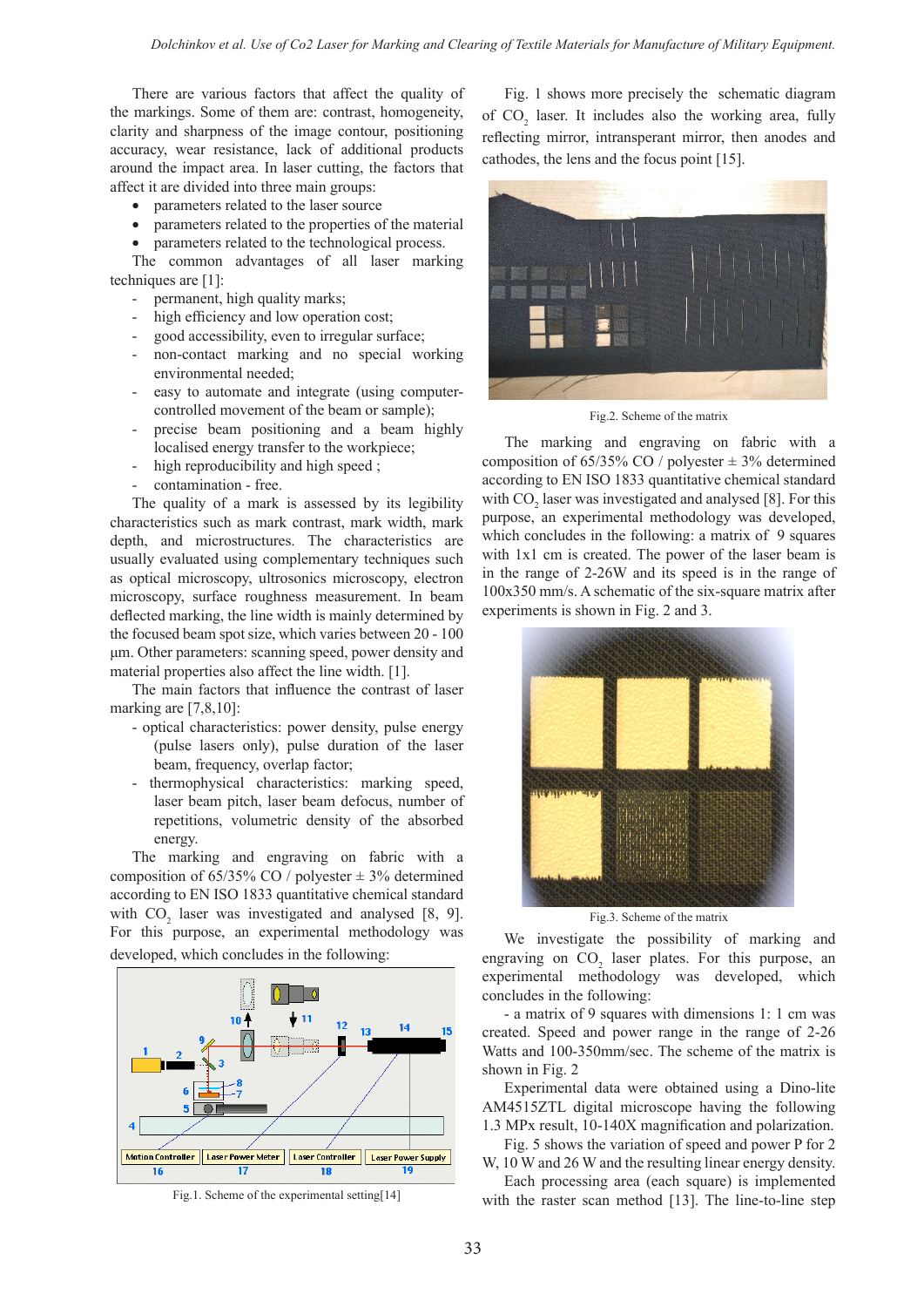*Environment. Technology. Resources. Rezekne, Latvia Proceedings of the 12th International Scientific and Practical Conference. Volume III, 32-36*

is 0.1mm. The processing areas and the processing quality were analyzed by means of a AM4515ZTL digital microscope manufactured by DINO-LITE:

https://www.dino-lite.eu/index.php/en/products/ microscopes/long-working-distance with 1.3 MPx resolution, 10-140X zoom and polarizer. Total 28 treatment zones were investigated. From all the experiments we can draw the following conclusions [12]:

- a good cutting of the material is obtained with the following parameters: constant power 26 watts and speed ranging from 100-200 mm/s, with linear energy densities correspondingly 0.26, 0.17 and 0.13 J/mm.
- the quality marking is obtained in the range of LED values of  $5*10^{-2}$ ,  $3.8*10^{-2}$  J/mm for a power of 10 W where the velocity varies in the range of 200-260 mm/s. The remaining marking areas have a slight contrast that is between 5% and 10%. Contrast measurements are performed using the Color Contrast Analyzer version: 2.5.0.0. [11,12]. On Figure 4 are given photo of marked areas with good contrast.



Fig. 4 Photo of marked areas with good contrast.

The main factors that influence the contrast of laser marking are [3,7]:

Each processing area is implemented by the raster scan method. The line-to-line step is 0.1mm. Processing areas and processing quality were analyzed with the help of a digital microscope AM4515ZTL Total 50 processing areas were analyzed.

### III. LASER CUTTING

The possibility of laser cutting on a  $CO<sub>2</sub>$  laser is investigated [5]. For this purpose, an experimental methodology has been developed which consists of the following:

Lines of length 4 cm are applied to the textile at different speeds and power processing. Power ranges from 2-20 W, and the speed is 10-55 mm/s. Two sets of experiments with 10 lines were made. In one series the power was maintained constant - 10 W, and the speed varied in the range of 10-55 mm/s. In the second series the speed is constant 10 mm/s and the power varies in the range of  $2-20$  W – fig. 2. The thickness of the textile is 0.41 mm [9].



Fig 5: Effective cutting depth at power



Fig 6. Cutting with good contrast quality

The microscopic analysis of the shear lines shows that a good shear of the fabric is present on all 18 incisions in the range of LED (0.2-2 J/mm for a constant rate of 10 mm/s and 1-0.22 J/mm for a constant power 10 W) - Fig. 5. Quality cutting of the textile, and for two of the experiments at 0.2 J/mm and 0.18 J/m LED for a constant power of 10 W, a shear limit was found. The threshold of destruction is shown on Fig. 6.

The experimental data obtained at the laser beam power at 10 w are shown in Table 1. In which the width of the hole in the material is shown, the heat-affected zone (COP), the Line Energy Density (LED), and the Effective Shear Depth (ESD).

Power density is a function of the focused laser size (laser power per unit area, W/cm2 ). This is different from the raw output power of the laser. Focused laser beam size for each focal length lens and laser wavelength is a function of laser beam bias controlled by the laser configuration, the size of the aperture for mode selection, and the magnification of the expansion beam (collimator beam expander).



Fig 7. Marked areas with good contrast quality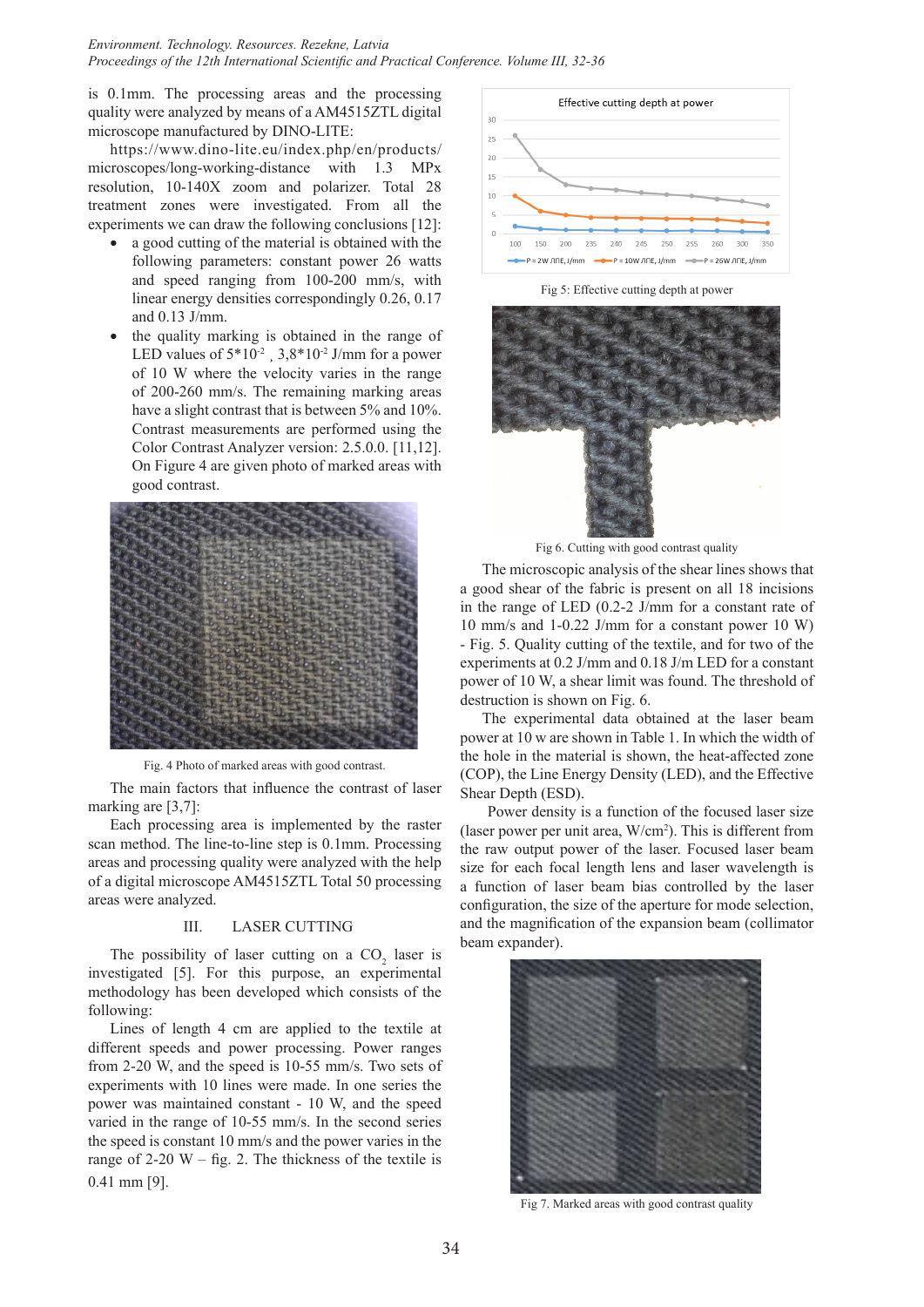

Frequency of repetition of pulses (by acoustic-optical Q switch) and peak power density are critical parameters in forming the markings and achieving optimal contrast and velocity. High peak power at low frequency rapidly increases surface temperature, evaporates material while minimizing heat in the substrate. As the pulse repetition increases, lower peak power results in minimal evaporation, but generates more heat. The beam speed (the laser beam speed through the work surface) is also a critical factor.

Fig 8 and 9 gives the optimal laser marking parameters. Good marking of the material (nearly 50%) is obtained with the following technological parameters: power 10-

20-30 watts at a speed of 25-30 mm/s Good marking through the material is obtained with the following technological parameters: power 10W 20W



Fig 9: Laser marking parameters

The possibility of laser cutting on a  $CO<sub>2</sub>$  laser is also studied. For this purpose several cuts were made with different parameters. A 4 cm (4 cm) line has been placed on the fabric at various processing capacities and speeds. Power ranges from 2 to 20W and speeds from 10 to 55mm / sec. Two series of experiments with 10 lines were made. In the first series the power was maintained constant - 10W, and the speed varied in the range of 20 to 50mm / s. In the second series the speed was preserved - 10mm / s, and the power varies from 2 to 20W.

Microscopic analysis of shear lines shows that a good shear of the fabric is obtained in 18 of the experiments conducted.

#### V. CONCLUSION

From the conducted study and the analyzed experimental data, the following conclusions can be drawn:

- 1. A good shear of the material is obtained with the following parameters: constant power 26 watts (9%) and speed ranging from 100-200mm / s. In the first zone, the LPE is 0,1; in the second zone - 0.06 and in the third zone is 0.05
- 2. Good marking by lightening of the material (nearly

50%) is obtained with the following process parameters: these are shown in Table 2 (with blue color). The rest have a slight contrast that is between 5% and 10%. The quality mark is obtained in the range of  $5 * 10<sup>2</sup>$  to  $3.8 * 10<sup>2</sup>$ . The speed changes in the range of 200-260mm / s and the power is retained.

- 3. Microscopic analysis of the shear lines shows that a good shear of the fabric was obtained in 18 of the 50 experiments conducted.
- 4. The data obtained will serve as a basis for further research on dual-use fabrics. In further studies, similar experiments will be made on fabrics with other content and thickness of matter, comparisons will be made and the best choice will be made for making different purpose clothing.
- 5. The data obtained can be analyzed and, on the basis of the results obtained, estimates will be made for the possibility of laser cutting and marking of these articles.

For all textile materials and for leather materials, marking, engraving and cutting can be successfully applied. The choice of laser process is determined by the desired final result.

In this research, the laser applications for and textile processing are analyzed. The advantages of laser technology in textile fields were pointed. The linear energy density during marking and cutting by the laser beam was introduce.

#### **REFERENCES**

- [1] Adelina Han, Dinu Gubencu, Analysis of The Laser Marking Technologies, Nonconventional Technologies Review – no.4/ 2008.
- [2] Angelova Y., Lazov L., Mezinska S., Rezene, Latvia, Innovative Laser Technology in Textile Industry: Marking and Engraving, Technical University of Gabrovo, Bulgaria, Rezekne Academy of Technologies, Faculty of Engineering, Rezekne, Latvia Proceedings of the 11th International Scientific and Practical Conference. Volume III, 15-21.
- [3] Drago N., Villoresi P., Graziano Bertogli, Laser technologies: a step forward for small and medium Enterprises, International Centre for Science and High Technology, Trieste, http://capacitydevelopment.unido.org/wp-content/uploads/2014/11/10.-Laser-technologies-a-step-forward-for-small-and-medium-enterprises.pdf, 2008.
- [4] Dolchinkov N., Shterev Y., St. Lilianova, D. Boganova, M. Peneva, L. Linkov, D. Nedialkov, Exploring the possibility of laser cutting with CO2 laser on felt in the range from 1W to 26W power, International scientific journal: Industry 4.0 Issue 1/2019, ISBN 2534-8582, стр. 29-31.
- [5] Lazov L.., Angelov N., The 50th anniversary of laser, Technical University of Gabrovo, Bulgaria, 2010.
- [6] Lazov L,, H. Deneva, E. Teirumnieka, Study of Auxiliary Gas Pressure on Laser Cutting Technology, Environment. Technology. Resources, Rezekne, Latvia Proceedings of the 11th International Scientific and Practical Conference. Volume III, 159-162
- [7] Lazov L., E. Teirumnieks, Application of laser technology in the army, Proceedings of International Scientific Conference "Defense Technologies", Faculty of Artillery, Air Defense and Communication and Information Systems, Shumen, Bulgaria, 2018
- [8] Shterev Y., N. Dolchinkov, St. Lilianova, D. Boganova, M. Peneva, L. Linkov, D. Nedialkov, Еxamining the possibility Of marking and engraving of textiel using  $CO<sub>2</sub>$  laser, International journal for science Machines, Technologies, Materials 12/2018 стр 491-493
- [9] Lazov L., Dngelov N., Scanning the contrast in function of velocity in laser marking of samples of steel, International Scien-